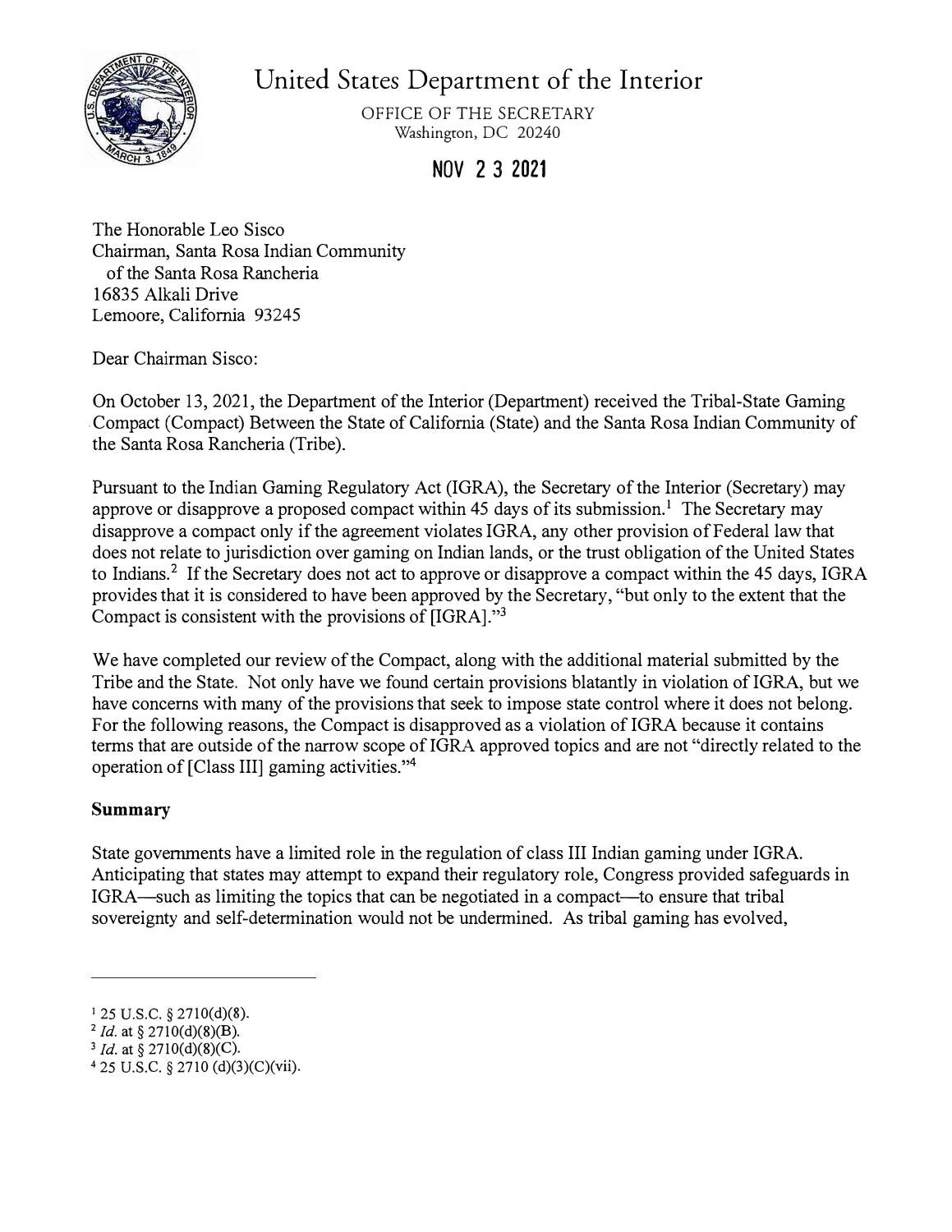however—and despite these clear statutory safeguards—states have still managed to encroach on the rights of tribes, imposing state jurisdiction and regulation in areas not directly related to a tribe's gaming operation. We have serious concerns with this type of state encroachment and infringement on tribal sovereignty. While we cannot change decisions in the past, moving forward, we seek to ensure that compacts are negotiated strictly in accordance with IGRA and do not unintentionally or intentionally undermine tribal sovereignty.

## **Background**

The Tribe has been gaming under a compact negotiated in 1999 (1999 Compact), approved by the Secretary, and published in the Federal Register in 2000, together with identical compacts approved at the same time for over 50 other tribes in California. Tribal gaming in California has grown substantially since that time, and it is now the largest gaming market in the United States. But while the Tribe's Class III gaming operations have grown only modestly since the Secretary approved the 1999 Compact, the Compact submitted to us today significantly expands upon the 1999 Compact's scope of provisions. For purposes of this decision, notable provisions from the 1999 Compact and the Compact are summarized below.

## *1999 Compact Provisions*

Section 10.8 of the 1999 Compact, "Off-Reservation Environmental Impacts," provided that at least "90 days prior to the commencement of a Project ... the Tribe shall adopt an ordinance providing for the preparation, circulation, and consideration by the Tribe of environmental impacts reports concerning potential off-reservation environmental impacts of any and all Projects to be commenced on or after the effective date of this Compact."<sup>5</sup> The 1999 Compact obligated the Tribe "to make a good faith effort to incorporate the policies and purposes of the National Environmental Policy Act [NEPA] and the California Environmental Quality Act [CEQA] consistent with the Tribe's governmental interests. "<sup>6</sup>

Section 10.8.2 of the 1999 Compact defined the term "Project" as "any expansion or any significant renovation or modification of an existing Gaming Facility, or any significant excavation, construction, or development associated with the Tribe's Gaming Facility or proposed Gaming Facility."<sup>7</sup> The term "environmental impact reports" was defined by the 1999 Compact as "any environmental assessment, environmental impact report, or environmental impact statement, as the case may be."<sup>8</sup>

*<sup>5</sup>*1999 Compact§ 10.8.1.

**<sup>6</sup>** *Id.* 

**<sup>7</sup>**1999 Compact§ 10.8.2 (c).

**<sup>8</sup>***Id.*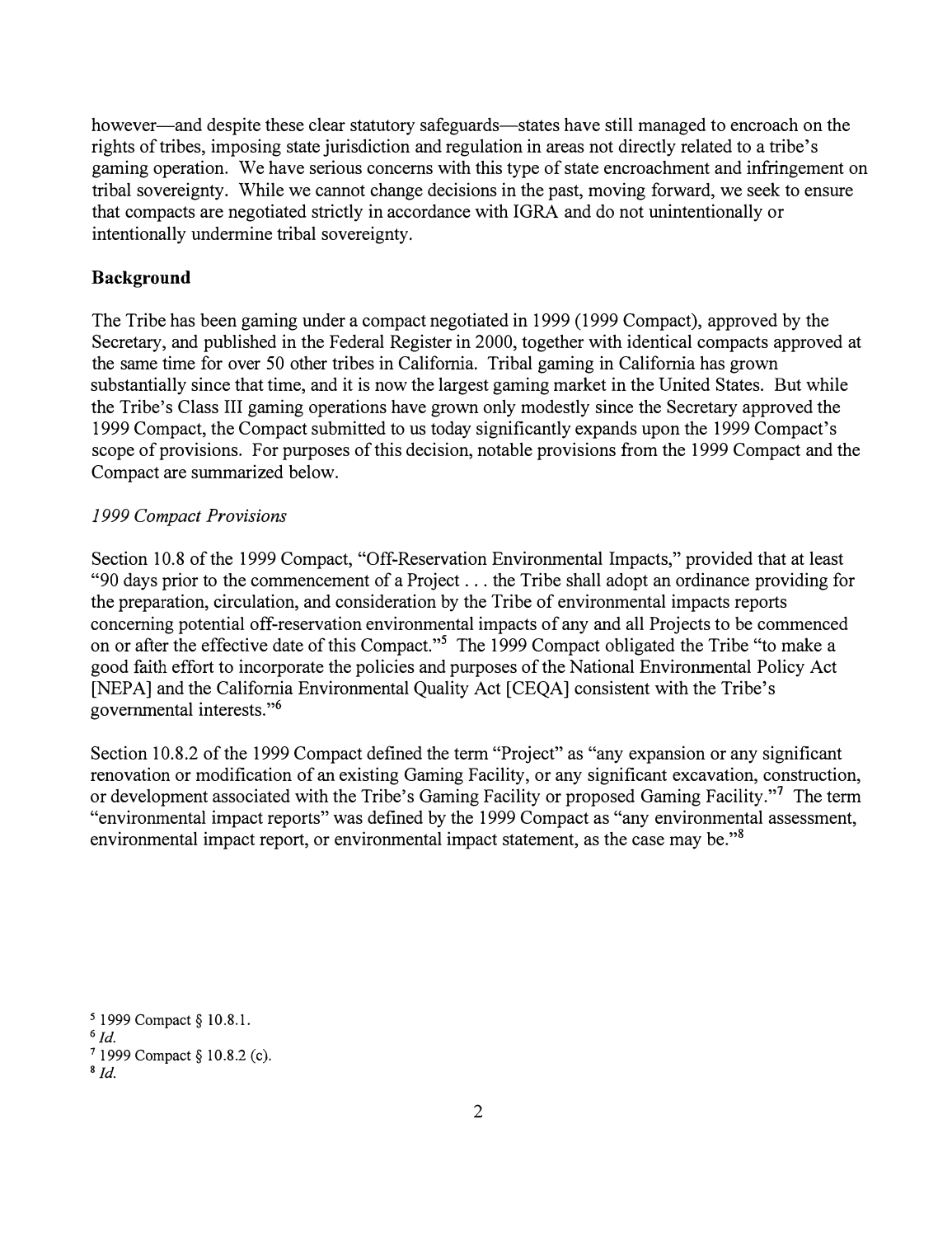The term "Gaming Facility" was defined as:

... any building in which Class III gaming activities or gaming operations occur or in which the business records receipts or other funds of the gaming operation are maintained but excluding off site facilities primarily dedicated to storage of those records and financial institutions) and all rooms, buildings and areas including parking lots and walkways, a principal purpose of which is to serve the activities of the Gaming Operation, provided that nothing herein prevents the conduct of Class II gaming (as defined under IGRA) therein. 1999 Compact§ 2.8

The 1999 Compact defined the term "Gaming Operation" as the "the business that offers and operates Class III Gaming Activities, whether exclusively or otherwise."<sup>9</sup> The term "Gaming Activities" was defined as "the Class III gaming activities authorized under this Gaming Compact."<sup>10</sup>

Under the 1999 Compact, the Tribe was required to "inform the public of the planned Project," "take appropriate actions to determine whether the project will have any adverse impacts on the off-Reservation environment," and "receive and respond to comments by submitting all environmental impact reports" to the State's Office of Planning and Research and the county board of supervisors for public distribution."<sup>11</sup> Next, the 1999 Compact required consultation with the county board of supervisors or city council, as applicable, and "meet[ing] with them to discuss mitigation of significant adverse off-Reservation impacts," as well "meet ling] with and providing an opportunity for comment by those members of the public residing off-Reservation within the vicinity of the Gaming Facility such as might be adversely affected by the proposed Project."<sup>12</sup>

After commencing a Project, the 1999 Compact required the Tribe to "keep the [local governing body] and potentially affected members of the public apprized [sic] of the project's progress," together with making "good faith efforts to mitigate any and all such significant adverse off-Reservation environmental impacts."<sup>13</sup>

### *2021 Compact Provisions*

The Compact significantly expands the 1999 Compact's "Off-Reservation Environmental Impacts" [provisions.](https://provisions.14)<sup>14</sup> Under Section 11, the Tribe is not permitted to commence any construction projects until it meets all environmental review and dispute resolution [procedures.](https://procedures.15)<sup>15</sup> That section further requires

*Id.* at *§* 2.9. *Id.* at *§* 2.4. *Id.* at§§ 10.8.2(a)(l-3). *Id.§§* 10.8.2(a)(4-5). *Id.* at§§ 10.8.2(b)(l-2). <sup>14</sup> Compact at 79-96.1. *Id.§* 11.1.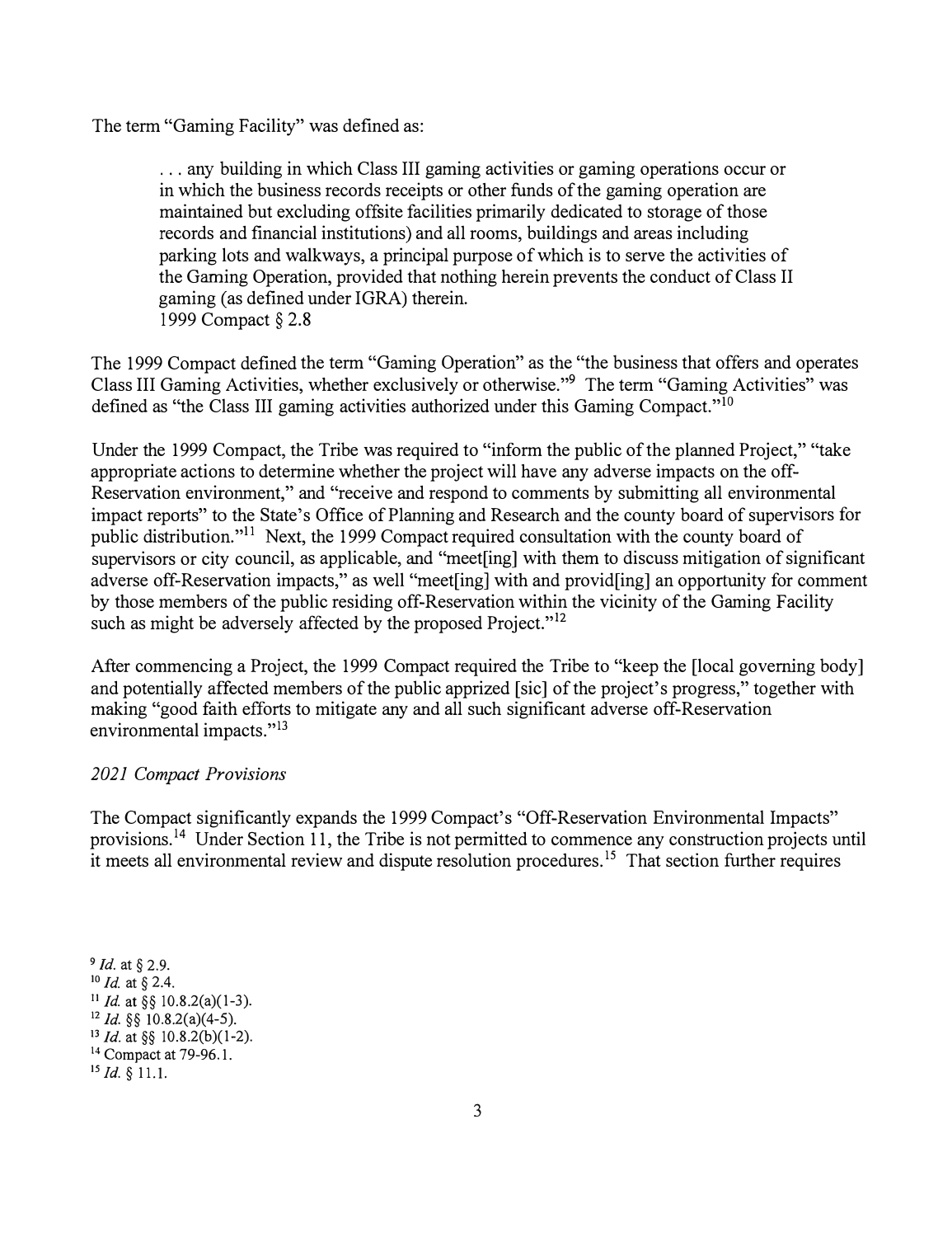that the Tribe either prepare a Tribal Environmental Impact Document (TEID) or a Tribal Environmental Impact Report (TEIR), unless a Categorical Exemption applies. <sup>16</sup>

The Compact also requires the Tribe "to adopt an ordinance incorporating the processes and procedures required under section 11.0 (Tribal Off-Reservation Impact Report Ordinance)"  $(TOIRO).$ <sup>17</sup> The TOIRO incorporates NEPA and CEOA policies and purposes and requires the Tribe to not only submit a TOIRO to the State, but should the State disagree with any aspect of it, the Tribe must participate in dispute resolution procedures. <sup>18</sup>

The Compact also expands the 1999 Compact's definition of "Project" to:

... (i) the construction of a new Gaming Facility, (ii) a renovation, expansion or modification of an existing Gaming Facility, or (iii) *other activity involving a physical change to the reservation environment,* provided the principal purpose of which is directly related to the activities of the Gaming Operation, and any one of which may cause a Significant Effect on the Off-Reservation Environment. For purposes of this definition, section 11.0, and Appendix B, "reservation" refers to the Tribe's Indian lands within the meaning of IGRA or lands otherwise held in trust for the Tribe or its citizens by the United States. Compact§ 2.26.

The Compact defines "Gaming Facility" as:

... any building in which Gaming Activities or any Gaming Operations occur, or in which the business records, receipts, or funds of the Gaming Operation are maintained (but excluding off-site facilities primarily dedicated to storage of those records, and financial institutions), which may include parking lots, walkways, rooms, buildings, and areas that provide amenities to Gaming Activity patrons, if and only if, the principal purpose of which is to serve the activities of the Gaming Operation, provided that nothing herein prevents the conduct of class II gaming ( as defined under IGRA) therein. Compact § 2.13

The term "Gaming Operation" is defined as "the business enterprise that offers and operates Gaming Activities, whether exclusively or otherwise, but does not include the Tribe's governmental or other business activities unrelated to operation of the Gaming Facility."<sup>19</sup>

<sup>&</sup>lt;sup>16</sup> *Id.* at §§ 11.2 -and 11.4(a). The Tribe currently operates more than 340 Gaming Devices and would fall under the TEIR requirements.

 $17$  Compact § 11.2.

 $18$  *Id.* 

<sup>19</sup>*Id.* at§ 2.14.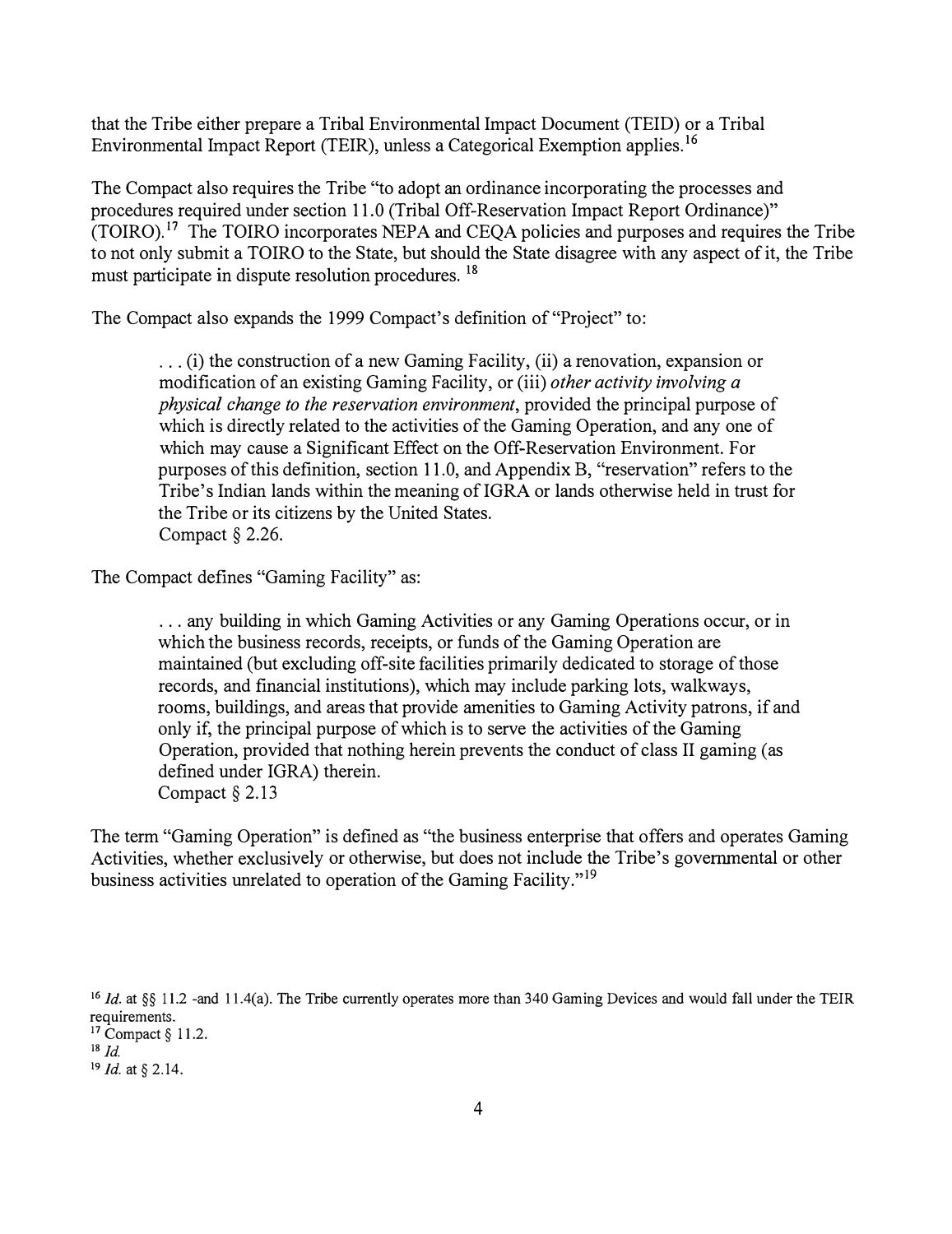The Compact now includes a definition for the term "Interested Persons," which means:

(i) all local, state, and federal agencies, which, if a Project were not taking place on Indian lands, would have responsibility for approving the Project or would exercise authority over the natural resources that may be affected by the Project, (ii) any incorporated city within ten (10) miles of the Project, and (iii) persons, groups, or agencies that request in writing a notice of preparation of a draft tribal environmental impact report described in section 11.0, or have commented on the Project in writing to the Tribe or the County where those comments were provided to the Tribe. Compact at § 2.21.

The Compact defines "Significant Effect(s) on the Off-Reservation Environment" as:

" ... a substantial or potentially substantial adverse change, in any of the physical conditions of the off-reservation environment caused by the Project, including land, air, water, minerals, flora, fauna, ambient noise, cultural areas and objects of historic, cultural or aesthetic significance. For the purposes of this definition, "reservation" refers to the Tribe's Indian lands within the meaning oflGRA or lands otherwise held in trust for the Tribe by the United States. Compact *§* 2.27

Unless the Tribe determines that a Categorical Exemption applies to the Project, a determination that is subject to challenge by the State up to and including binding arbitration, the Compact provides for an extraordinarily detailed process akin to CEQA that the Tribe must follow before commencing construction or renovation of a Gaming [Facility.](https://Facility.20)<sup>2</sup>0 This process includes requiring the Tribe to generate detailed environmental reports, prepare studies, and issue declarations of a Project's impacts, even if such impacts are not remotely related to its gaming activities.<sup>21</sup> The Compact also requires the Tribe to participate in meet and confers with Interested Persons, including entities well beyond the 1999 Compact's limitation to public and local government. Should the Tribe be unable to resolve differences with all of these parties, it may ultimately have to participate in dispute resolution procedures. If the Tribe determines that "Significant Effects on the Off-Reservation Environment of a Project cannot be mitigated to a level of insignificance, the Tribe shall proceed to prepare [a TEIR.]"<sup>22</sup> The TEIR provisions mandate issuance of a Tribal Mitigation Plan, including intergovernmental agreements."23

Finally, the Tribe shall not commence a Project until the local government and, if required, a Caltrans intergovernmental agreement, respectively, are executed by the parties or until any dispute related to

<sup>&</sup>lt;sup>20</sup> See generally Compact at, but not limited to,  $\S$ § 11.4 through 11.7 and  $\S$ § 11.11 through 11.13.

**<sup>21</sup>**Compact§ 11.5.

**<sup>22</sup>***Id.* at § 11.5 (g); the Tribe currently operates more than 349 Gaming Devices and the TEIR provisions would apply. *See supra* at n.17.

**<sup>23</sup>***Id.* at§ 11.l0(a)(l).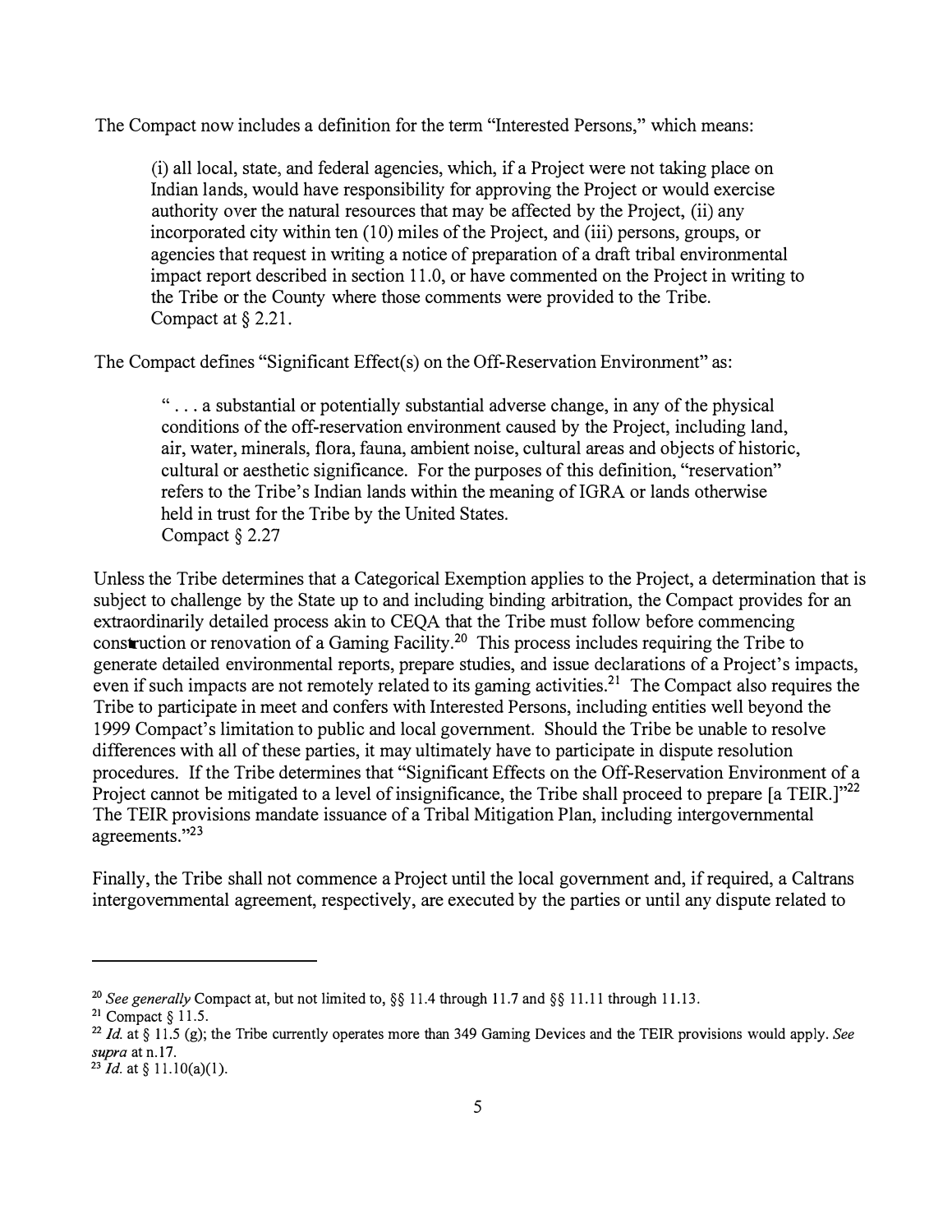the intergovernmental agreements is resolved, up to and including binding arbitration between the Tribe and either the local government or Caltrans, as [applicable.](https://applicable.24)**<sup>24</sup>**

# **Analysis**

# **Permissible Subjects of Compact Negotiation**

The Compact contains several notable provisions that exceed the limitations on compact negotiations prescribed by Congress in IGRA. In 1987, the United States Supreme Court issued its decision in *California v. Cabazon Band of Mission Indians,* which affirmed the right of tribes to conduct gaming activities on their Indian lands in states where those activities were not prohibited under a criminal [statute.](https://statute.25)**25** The following year Congress enacted IGRA largely in response to the *Cabazon* decision, an d declared that "Indian tribes have the exclusive right to regulate gaming activity on Indian lands if the gaming activity is not specifically prohibited by Federal law and is conducted within a State which does not, as a matter of criminal law and public policy, prohibit such gaming activity. $^{25}$  The IGRA established a statutory scheme that limited tribal gaming and sought to balance tribal, state, and federa l interests in regulating gaming activities on Indian lands. To ensure an appropriate balance between tribal and state interests, Congress limited the subjects over which tribes and states could negotiate in a class III gaming compact. Pursuant to IGRA, a tribal-state compact may include provisions relating to :

(i) the application of the criminal and civil laws and regulations of the Indian tribe or the State that are directly related to, and necessary for the licensing and regulation of such activity;

(ii) the allocation of criminal and civil jurisdiction between the State and the Indian tribe necessary for the enforcement of such laws and regulations;

(iii) the assessment by the State of such activities in such amounts as are necessary to defray the costs of regulating such activity;

(iv) taxation by the Indian tribe of such activity in amounts comparable to amounts assessed by the State for comparable activities'

(v) remedies for breach of contract;

(vi) standards for the operation of such activity and maintenance of the gaming facility, including licensing; and

(vii) any other subjects that are *directly related to the operation of gaming activities.* 25 U.S.C. § 2710(d)(3)(C) (emphasis added).

Congress included these provisions and required the Secretary review tribal-state gaming compacts to fulfill the Department's trust responsibility to tribes by enforcing these provisions and to protect tribal authority to govern their own affairs. Congress sought to safeguard against states leveraging compact

<sup>24</sup>*Id.§§* 11.I0(c) and 11.1 l(d).

<sup>25</sup>*California v. Cabazon Band of Mission Indians,* 489 U.S. 202 (1987).

**<sup>26</sup>**25 U.S.C. § 2701.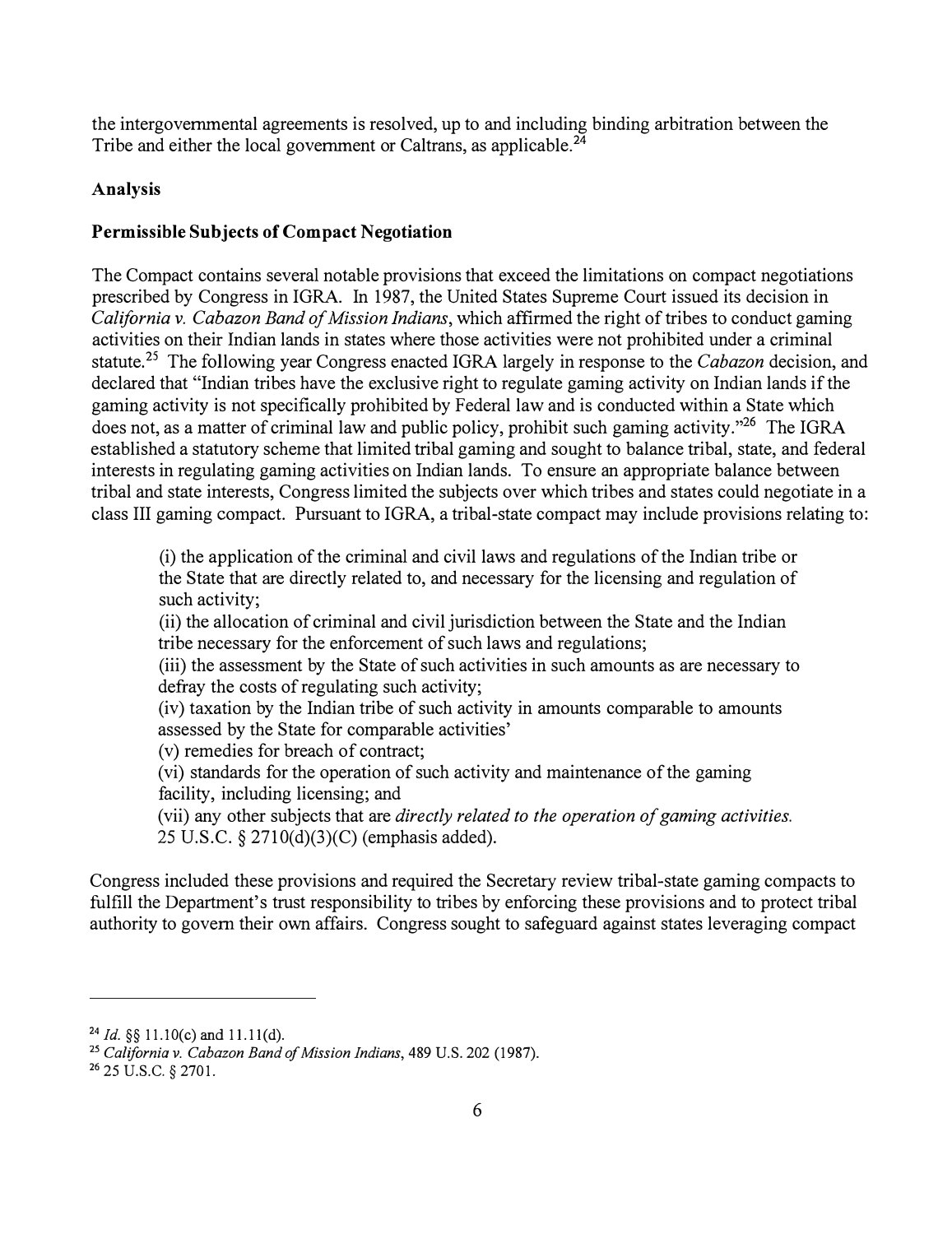negotiations to impose jurisdiction or influence over matters unrelated to gaming and solely flowing from the Tribe's inherent [sovereignty.](https://sovereignty.27)**<sup>27</sup>**

Congress included the tribal-state compact provisions to account for states' interests in the regulation and conduct of class III gaming activities, as defined by IGRA.<sup>28</sup> Those provisions limit the subjects over which states and tribes could negotiate a tribal-state [compact.](https://compact.29)<sup>29</sup> In doing so, Congress also sought to establish "boundaries to restrain aggression by powerful states."<sup>30</sup> The legislative history of IGRA indicates that "compacts [should not] be used as subterfuge for imposing state jurisdiction on tribal lands."<sup>31</sup> The above referenced provisions limit the subjects over which states and tribes can negotiate a tribal-state compact.

In the Senate debate regarding S.555, which was enacted as the IGRA, Senator Evans stated:

"As we are all aware, many Indian tribes are opposing S.555 at least in part because of the potential of extending State jurisdiction over Indian lands for certain gaming activities. I wish to make it very clear that the committee has only provided for a mechanism to permit the transfer of limited State jurisdiction over Indian lands where an Indian tribe requests such a transfer as part of a tribal-State gaming compact for class III gaming. We intend that the two sovereigns – the tribes and the States - will sit down together in negotiations on equal terms and come up with a recommended methodology for regulating class III gaming on Indian lands. Permitting the States even in this limited say in matters that are usually in the exclusive domain of tribal government has been permitted only with extreme reluctance. As discussed in the committee report, gambling is a unique situation and our limited intrusion on the right of tribal self-governance or State-tribal relations."

S. Rep. No. 446, 100th Cong., 2d Sess. 6 (1988), reprinted in 1988 U.S.C.C.A.N. 3071 (emphasis [added\).](https://added).32)**<sup>32</sup>**

We conduct our review of tribal-state gaming compacts against this backdrop. Tribal governments are vested with the inherent authority to regulate gaming activities on their own lands. Congress through IGRA, prescribed a limited scope of a state's regulatory interests in class III gaming activities on Indian lands which are located within the state, provided the state permits the conduct of class III

<sup>27</sup>25 U.S.C. *§* 2702.

<sup>28</sup>*See* 25 U.S.C. *§§* 2702(2) and 2710(b)(2)(F).

<sup>29</sup> 25 U.S.C. *§* 2710(d)(3)(C).

<sup>30</sup>*Rincon Bandv. Schwarzenegger,* 602 F. 3d 1019 (9th Cir. 2010) (citing S. Rep. No. 100-446, at 33 (1988) (statement of Sen. John McCain)).

<sup>31</sup>*See* Committee Report for IGRA, S. Rep. 100-446 at 14.

<sup>&</sup>lt;sup>32</sup> In the same colloquy, Sen. Inouye discussed the compact negotiation process, stating, "There is no intent on the part of Congress that the compacting methodology be used in such areas as taxation, water rights, environmental regulation, and land use." *Id.*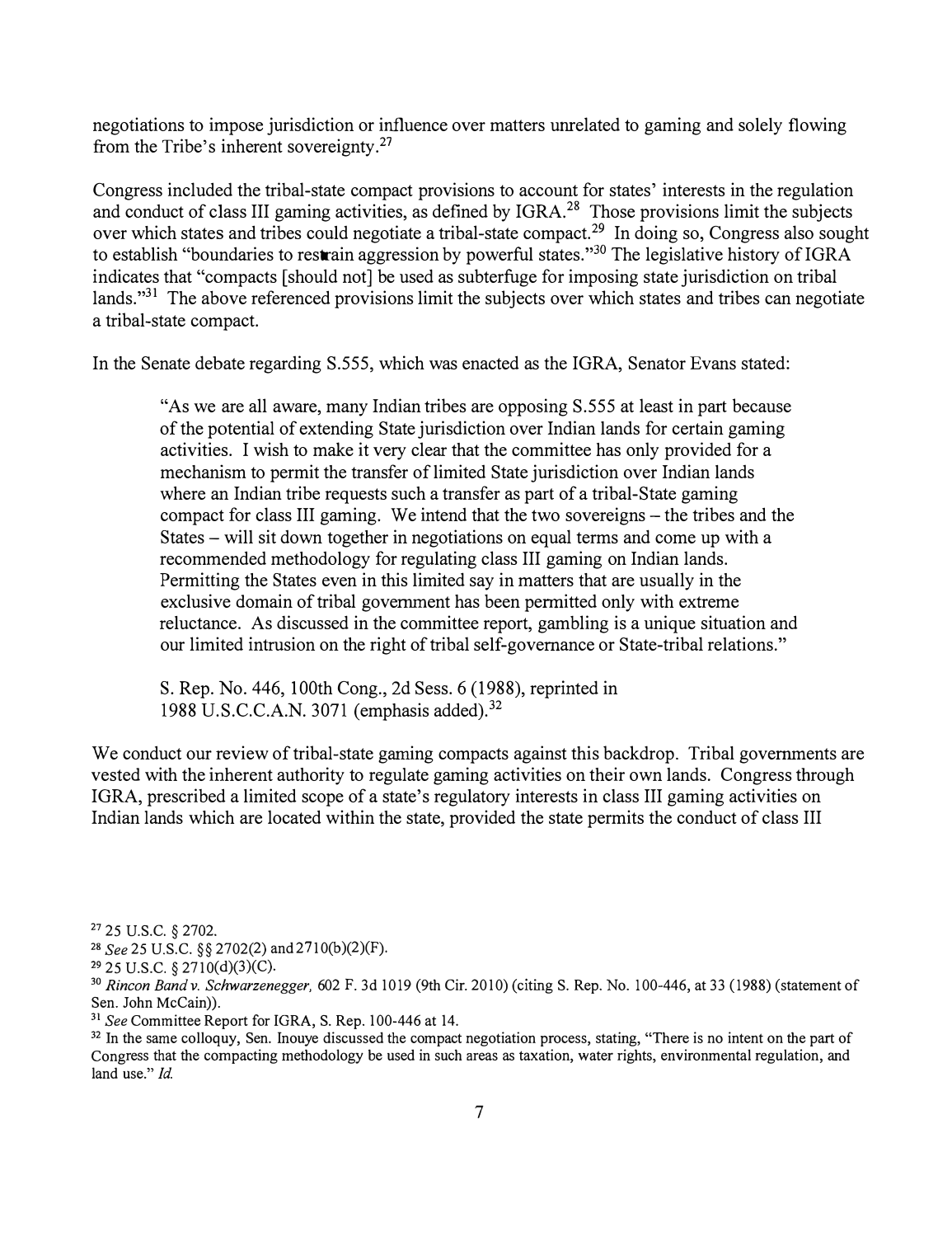gaming. Therefore, we must view the scope of prescribed state regulatory authority over tribal gaming activities [narrowly.](https://narrowly.33)<sup>33</sup>

## **Impermissible Subjects of Compact Negotiations**

When we review a tribal-state compact or amendment submitted under IGRA, we look to whether the provisions fall within the scope of categories prescribed at 25 U.S.C. § 2710(d)(3)(c). One of the most challenging aspects of this review is determining whether a particular provision adheres to the "catchall" category at  $\S 2710$  (d)(3)(c)(vii): "... subjects that are directly related to the operation of gaming activities."

In the context of applying the "catch-all" category, we do not simply ask, 'but for the existence of the Tribe's class III gaming operation, would the particular subject regulated under a compact provision  $exist?"$ <sup>34</sup> If this question were used to provide the standard for determining whether a particular object of regulation was "directly related to the operation of gaming activities," it would permit states to use tribal-state compacts as a means to regulate tribal activities far beyond that which Congress intended when it originally enacted IGRA.<sup>35</sup> Instead, we must look to whether the regulated activity has a direct connection to the Tribe's conduct of class III gaming activities - "what goes on in a casino - each roll of the dice and spin of the wheel."<sup>36</sup>

As tribal gaming has evolved, many Tribes have developed businesses or amenities that are ancillary to their gaming activities, such as hotels, conference centers, restaurants, spas, golf courses, recreational vehicle parks, water parks, and marinas. These businesses are often located near or adjacent to tribal gaming facilities and co-branded and co-marketed with the tribal gaming facility. Many times, they are managed with the tribal gaming facility by the business arm of the tribe. However, they ordinarily

<sup>33</sup>*See* Testimony of Kevin K. Washburn, Assistant Secretary- Indian Affairs, before the Senate Committee on Indian Affairs, July 23, 2014 (emphasis added):

<sup>&</sup>quot;With regard to compacts, IGRA carefully describes the topics to address in a compact. Congress specifically named six subjects related to the operation and regulation of Class III gaming activity that may be addressed in a compact, and also included a limited catchall provision authorizing the inclusion of provisions for "any other subjects that are directly related to the operation of [Class III] gaming activities." *The Department closely scrutinizes tribal-state gaming compacts and disapproves compacts that do not squarely fall within the topics delineated in IGRA.* For example, Class II gaming is not an authorized subject ofnegotiation for class III compacts. The regulation of Class II gaming is reserved for tribal and federal regulation."

<sup>&</sup>lt;sup>34</sup> Under IGRA, it would not be appropriate for tribal-state compacts to provide for state regulation of activities such as tribal housing developments, government programs, or reservation infrastructure Those activities involve intervening factors and otherwise are not "directly related" to class III gaming activities under IGRA.

<sup>&</sup>lt;sup>35</sup> In 2011, we disapproved a proposed tribal-state gaming compact because we determined that it included provisions restricting tribal land use beyond the scope of specific subjects IGRA permits tribes and states to include in class III gaming compacts. *See,* Letter from Donald Laverdure, Principal Deputy Assistant Secretary - Indian Affairs, to Kimberly Vele, President of the Stockbridge-Munsee Community of Mohican Indians (February 18, 2011) (Stockbridge-Munsee Letter). In that instance, the proposed compact restricted the Stockbridge-Munsee Community of Mohican Indians from using the proposed gaming site for any purpose other than class III gaming.

<sup>36</sup>*Michigan* v. *Bay Mills Indian Community,* 572 U.S. 782, 792 (2014).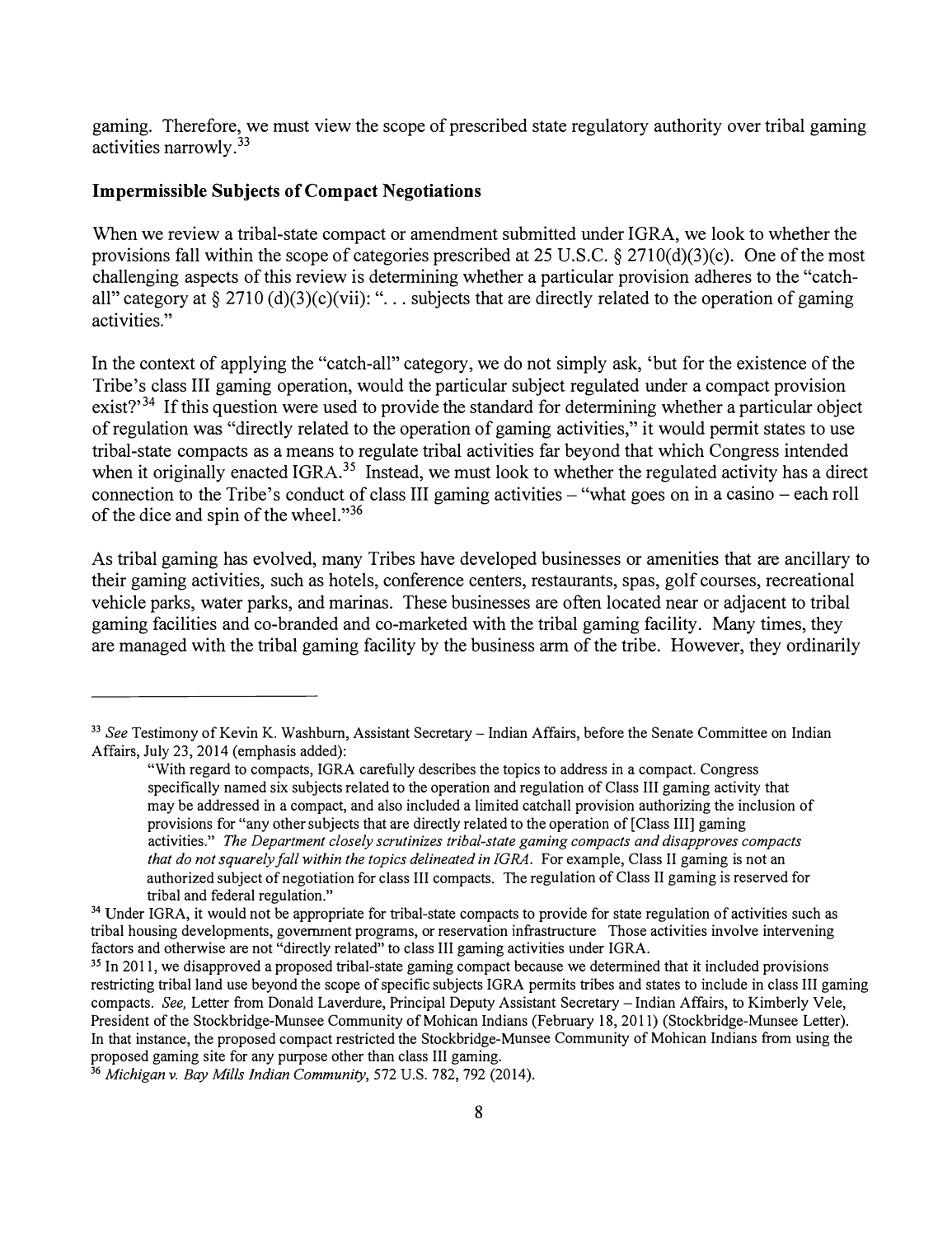are not "directly related to the operation of gaming activities" and therefore not subject to regulation through a tribal-state gaming compact.

Mutually beneficial proximity, or even co-management alone is insufficient to establish a "direct connection" between the businesses and the class III gaming [activity.](https://activity.37)<sup>37</sup> Because IGRA is very specific about the lawful reach of a compact, we interpret these provisions as applying only to the spaces in which the operation of gaming actually takes place such as the casino floor, vault, surveillance, count, casino management, casino information technology, gaming device and supplies storage areas, that are "directly related to the *operation* of class III gaming activities" and therefore subject to regulation under IGRA and an approved compact (together, "Gaming [Spaces"\).](https://Spaces").38)<sup>38</sup> In performing this analysis, we keep in mind the Indian canons of construction and interpret this phrase to the benefit of the tribe. As such, we must construe this provision narrowly and not imply any diminishment of tribal sovereignty that does not exist.

Like many tribes, the Tribe has developed a casino resort complex, the Tachi Palace Casino Resort. Beyond the Gaming Spaces regulated by the Tribe's Gaming Commission, the Tribe offers a spa, a hotel, multiple restaurant options, a bar and a lounge, and an entertainment and concert venue. Absent the existence of Class III gaming under IGRA, no State civil regulatory laws or local government zoning ordinances, for example, would apply to the Tribe's hotel, its restaurants, entertainment venue, or anywhere else on its Tribal [lands.](https://lands.39)<sup>39</sup>

#### *Definitions*

We have repeatedly warned the State that definitions used for "Gaming Facility" and "Project" cause us significant concern because the Compact could be misconstrued to allow the State and its political subdivisions to regulate matters that are not directly related to gaming [activities.](https://activities.40)<sup>40</sup>

These definitions are utilized throughout the Compact and result in the direct regulation of the Tribe and the Tribe's businesses and amenities that are ancillary to gaming activities. Using the "principal

<sup>37</sup>*See, e.g.,* Letter to the Honorable Harold Frank, Chairman, Forest County Potawatomi, from Kevin K. Washburn, Assistant Secretary- Indian Affairs, disapproving the *November 2014 Amendment to the Forest County Potawatomi Community of Wisconsin and the State of Wisconsin Class Ill Gaming Compact,* dated Jan. 9, 2015, at 5-7, and fu. 32. *See also,* Letter to the Honorable Peter S. Yucupicio, Chairman, Pascua Yaqui Tribe of Arizona, from the Director, Office of Indian Gaming, dated June 15, 2012, at 5, and fn. 9, discussing the American Recovery & Reinvestment Act of 2009 and IRS's "safe harbor" language to reassure potential buyers that tribally-issued bonds would be considered tax exempt by the IRS because the bonds did not finance a casino or other gaming establishment. **<sup>38</sup>**25 U.S.C. 2710 (d)(3)(C).

<sup>&</sup>lt;sup>39</sup> Under Public Law 280, Congress authorized the State to enforce its criminal laws on the Tribe's lands.

<sup>40</sup>*See, e.g.,* Letter to the Honorable Vincent P. Armenta, Chairman, Santa Ynez Band of Chumash Mission Indians, from Kevin Washburn, Assistant Secretary-Indian Affairs (Dec. 17, 2015) (on file with the Office of Indian Gaming) (noting the Department has repeatedly warned the State of California that the definitions cause the Department concern).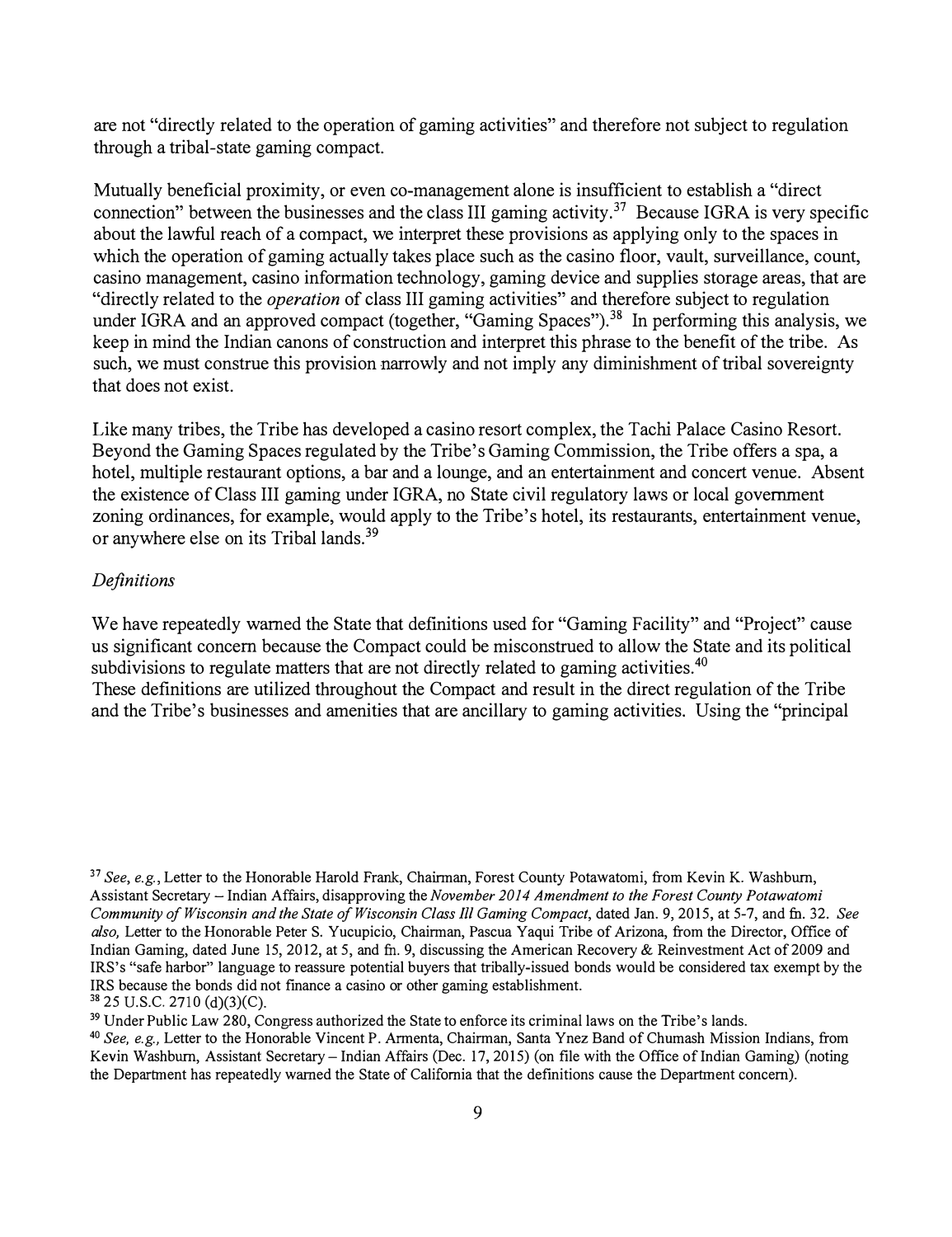purpose" language (as seen in the definition of "Gaming Facility") is subterfuge for use of the "but for" test, which the Department has repeatedly [disavowed.](https://disavowed.41)<sup>41</sup>

The definition of Gaming Facility creates a broad interpretation of "directly related to the operation of gaming activity" that seeks to impose state regulation beyond Gaming Spaces that are "directly related to the *operation* of class III gaming activities" and therefore subject to regulation under IGRA and an approved compact.

The State submitted a response to our request for additional information, including the assertion that IGRA's direct relationship encompasses a state's concern for the rights of its citizens employed at the tribal gaming facility and the fair distribution of gaming opportunities and compensation for the negative externalities caused by gaming. The State argues that the negotiations with the Tribe produced compact provisions such as a significant increase in the number of authorized Gaming Devices and Gaming Facilities, an extended term, increased revenue sharing to Non-Gaming and Limited-Gaming Tribes, a recognition of the Tribe's existing relationship with local government, an entitlement to renegotiate based on changed conditions, and a more robust dispute resolution [process.](https://process.42)<sup>42</sup> The Tribe's response similarly claiming that the definitions contain limiting phrases to clarify that these definitions do not reach beyond those operations which are "directly related to gaming."<sup>43</sup> The Tribe argues the Secretary has accepted and by inaction approved these definitions to the extent they are consistent with IGRA. The Tribe notes that the State has not engaged in litigation with compacted tribes over the scope of their environmental reviews and has not taken the position that the compact's environmental provisions apply to non-gaming developments. We have considered the Tribe's and the States responses carefully. These responses do not change our concern that the State is using the class III gaming compact process to improperly regulate beyond Gaming Spaces. The State's reliance on "principal purpose" and "but for" as the standard for "directly related" reinforces our conclusion that the State is impermissibly using the Compact to regulate beyond Gaming Spaces. Thus, we reject the State's interpretation of the term "directly related to gaming" and note that it may stifle tribal economic development. <sup>44</sup>

We acknowledge that the Department affirmatively approved the Tribe's 1999 Compact. Looking back, we have concerns with the definitions of Gaming Facility, Gaming Operation, and Project, but note the effect of those definitions in the 1999 Compact were never as broad as presented by this Compact. For example, the 1999 Compact definitions, when coupled with the two-page "Off-

**<sup>41</sup>***Supra* n.40; Letter to the Honorable Chris Wright, Chairman, Dry Creek Rancheria Band of Pomo Indians, from John Tahsuda, Principal Deputy Assistant Secretary - Indian Affairs (Dec. 15, 2017) (noting that activities that are only indirectly related to gaming activities are not proper subjects for tribal-state gaming compacts).

<sup>42</sup>*See* State's November 12, 2021 Response to Office of Indian Gaming's request for additional information ( on file with the Office of Indian Gaming).

<sup>43</sup>*See* Tribe's November 12, 2021 Response to the Office of Indian Gaming's request for additional information at 2 and 9 (on file with the Office of Indian Gaming).

<sup>&</sup>lt;sup>44</sup> The Tribe submitted supplemental materials and arguments in further support of the Compact, which we have carefully considered as part of our review. *See* Tribe's November 22, 2021 Supplemental Letter to Paula Hart ( on file with the Office of Indian Gaming).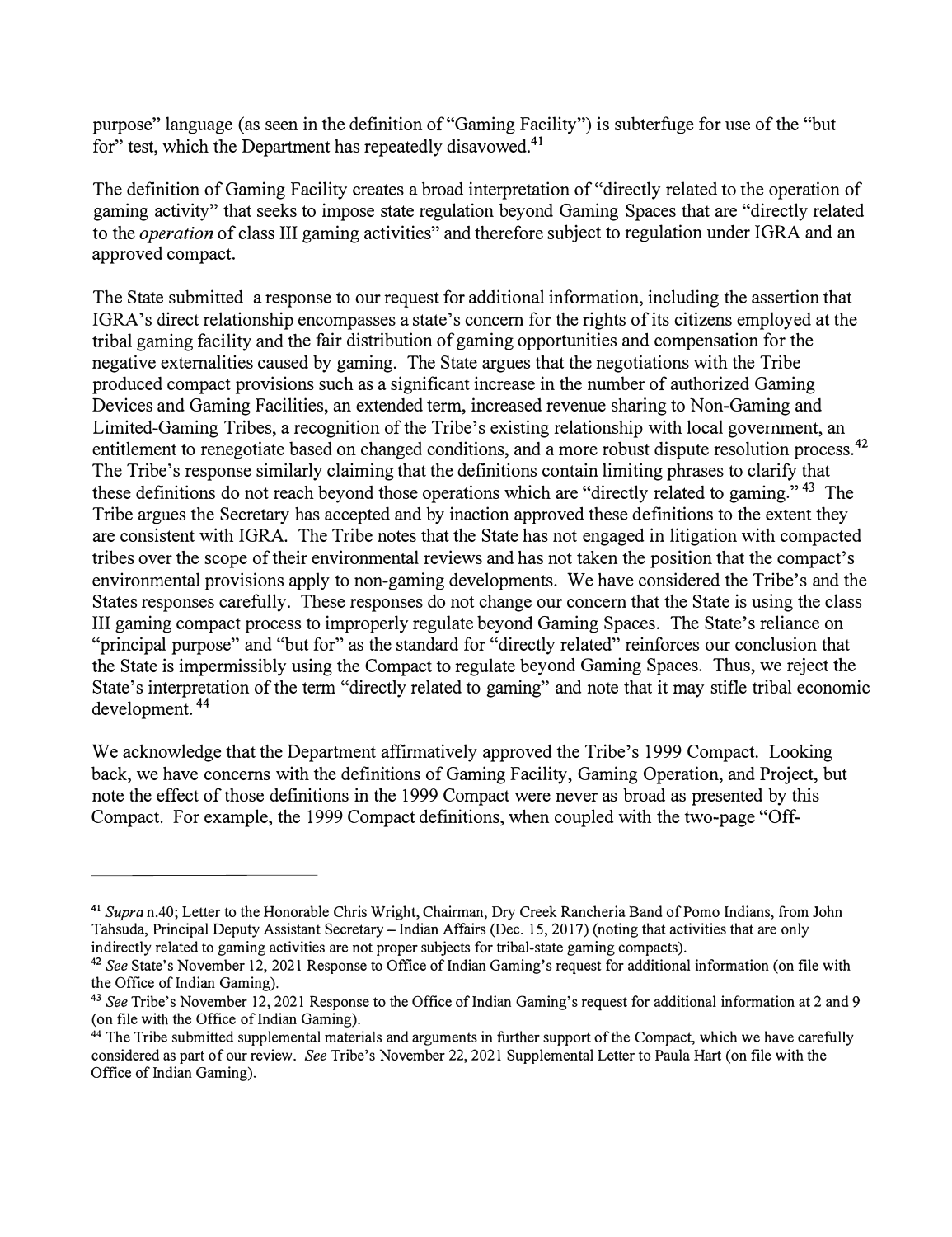Reservation Environmental Impacts" section's language, merely provided for public notice including to the local government abutting the Tribe's lands, comment, and mitigation provisions resulting in a limited and reasonable process that did not interfere with the Tribe's authority to govern itself, proceed with a project, or otherwise use its lands.

In contrast, the Compact's definitions of Gaming Facility, Gaming Operation, Project, and Interested Persons, when coupled with requirements in the 28-page Section 11, go far beyond the 1999 Compact. For example, where the 1999 Compact required notice to the public and the local government, the Compact's definition of Interested Persons that must be notified of the Tribe's contemplated Project under Section 11 now includes:

(i) all local, state, and federal agencies, which, if *a Project were not taking place on Indian lands, would have responsibility for approving the Project or would exercise authority over the natural resources that may be affected by the Project, (ii) any incorporated city within ten (10) miles of the Project, and (iii) persons, groups, or* agencies that request in writing a notice of preparation of a draft tribal environmental impact report described in section 11.0, or have commented on the Project in writing to the Tribe or the County where those comments were provided to the Tribe."  $E$ mphasis added.)<sup>45</sup>

Even if we were to read the definitions of Gaming Facility, Gaming Operation, and Project, to *exclude* anything beyond the building's Gaming Spaces that are indisputably directly related to the *operation* of class III gaming activities, the Compact's provisions require notice and comment by individuals and entities that have the effect of interfering with the Tribe's ability to govern itself, proceed with a project, or otherwise use its lands.

### *Environmental Regulation*

Triggered by the definitions discussed above, the Compact at Section 11 requires the Tribe to implement State environmental law and regulations for on-reservation projects. These provisions apply to any construction or renovation at the Gaming Facility beyond the Gaming Spaces to "other activity involving a physical change to the reservation environment, provided the principal purpose of which is directly related to the activities of the Gaming Operation."<sup>46</sup> Further, section 11.10(c) requires the Tribe to enter into intergovernmental agreements with the County, and Caltrans prior to commencement of a project. Section  $11.10(a)(1)-(2)$  requires that these intergovernmental agreements include compensation (payment) from the Tribe to the local governments for mitigation of effects on public safety and for public services provided to the Tribe. In effect, any project funded by, organized by, or related to, the Tribe's gaming business enterprise will trigger these provisions.

**<sup>45</sup>**Compact at§ 2.21.

**<sup>46</sup>**Compact at § 2.26.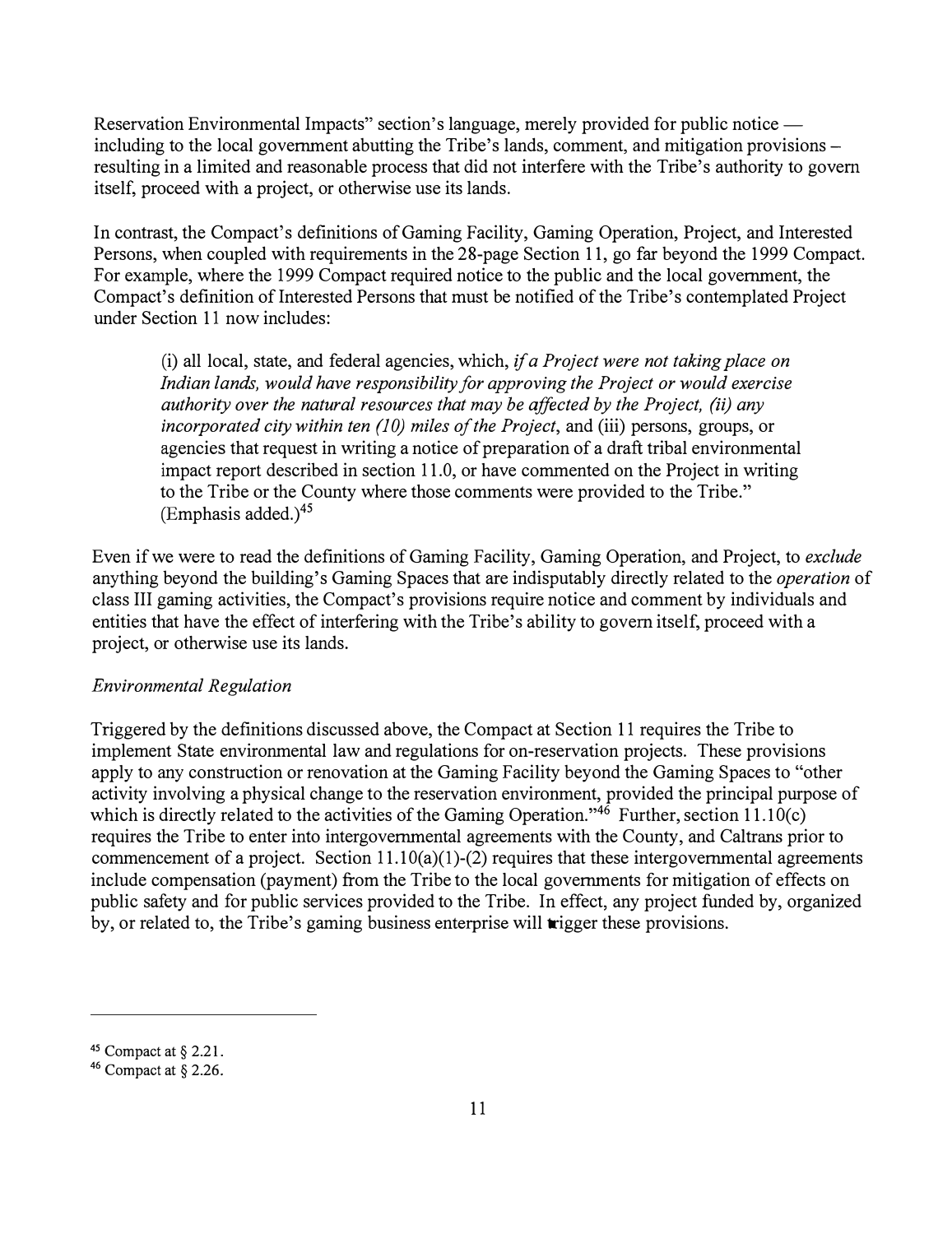As written, these provisions address potential environmental impacts from on-reservation tribal activity that is not directly related to regulating the Gaming Spaces. Instead, Section 11 reaches far beyond a renovation of the casino floor, for example, to any renovations in the entire facility that does not involve the Gaming Spaces to any other renovations or construction of on-reservation business operated by the Tribe's gaming business enterprise. Moreover, the requirement to enter into an intergovernmental agreement prior to commencement of a project provides local governments an effective veto over an on-reservation Tribal project. Therefore, these provisions, as written, fall outside of the narrow range of topics IGRA permits in a compact and must be disapproved.

The Tribe and the State submitted supplementary information, which argued that these provisions were narrowly tailored to identify and address any potential "negative externalities caused by gaming." The State further argued that the environmental review is effectuated not through application of state law within the reservation, but through a Tribal Off-Reservation Impact Report Ordinance (TOIRO). Section 11.2 of the Compact requires that the Tribe adopt an ordinance that "will incorporate the relevant policies and purposes of NEPA [the National Environmental Policy Act] and CEQA [California Environmental Quality Act] consistent with legitimate governmental interests of the Tribe and the State, as reflected in section 11.0." Although this passage is similar to Section 10.8 of the 1999 Compact, the Compact goes on to require the Tribe to "submit its [TOIRO] to the State" and, "[i]f the State identifies aspects of the [TOIRO] that it believes are inconsistent with section 11.0, the matter will be resolved in accordance with the dispute resolution provisions of section 13.0."<sup>47</sup> That Section governs dispute resolution, including binding arbitration, which means that the TEPO could ultimately be imposed by an arbitration decision.

Further, at each relevant stage of the Tribe's environmental review process, the Compact requires the Tribe to notify the State of its determination and allow for the State to object to the Tribe's determination. If the State objects and Tribe and the State are unable to resolve the issue, the Compact's environmental dispute resolution sections are triggered, including binding arbitration in some instances.

The Tribe argues that the Secretary has accepted and by inaction approved these definitions to the extent they are consistent with IGRA. Contrary to the Tribe's assertion, the Secretary's inaction is not an approval of the definitions. Indeed, for over ten years the Department has repeatedly insisted that the broad nature of the definitions in question prevented approval of California compacts.<sup>48</sup>

The Tribe also argues that the State has not enforced these provisions. Whether or not the State has enforced the provision does not alleviate our concerns that the provisions violate IGRA. Additionally, these provisions may permit enforcement by local governments as well as by the State. The State's

**<sup>47</sup>**Compact § 11.2.

**<sup>48</sup>***See, e.g.,* Letter to the Honorable Vincent P. Armenta, Chairman, Santa Ynez Band of Chumash Mission Indians, from Kevin Washburn, Assistant Secretary-Indian Affairs (Dec. 17, 2015).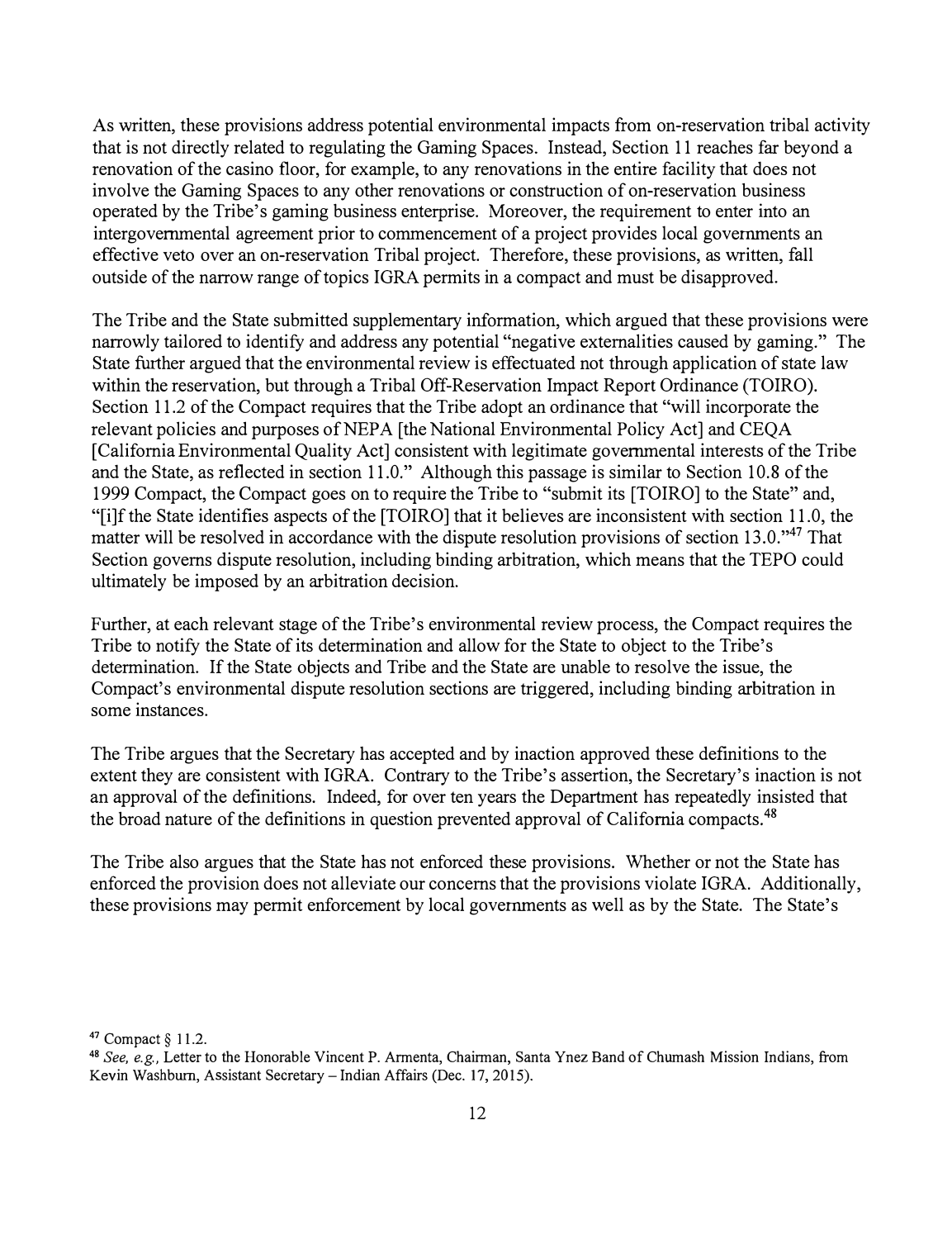insistence on including these provisions in a compact have resulted in litigation with compacted tribes over the inclusion of similar provisions in a [compact.](https://compact.49)<sup>49</sup>

We are unpersuaded that these provisions are narrowly tailored to address only the potential negative externalities caused by gaming. Further, requiring a Tribe to adopt state law or its equivalent and permitting for the State to review and object to the Tribe's environmental review is effectively one step removed from the direct application of State law on the Tribe's reservation. As noted above, the broad definitions used in the Compact extend the reach of these provisions far beyond potential changes to the Tribe's Gaming Spaces.

#### *Child and Spousal Support Orders:*

The Compact at section 12.6(d) requires the Tribe's Gaming Operation to "recognize and enforce lawfully issued state child or spousal support orders or judgements entered against any person employed at the Gaming Operation or Gaming Facility." This provision appears to require automatic enforcement by obligating the Tribe to enforce State law and State court orders that are unrelated to gaming. The Tribe and the State both submitted supplementary information, which argued that the provision reflects comity and mutual exercises of sovereignty as well as recognition of the Tribe's existing practice. <sup>50</sup> The Tribe and the State further argue that this provision complies with IGRA because it is limited to "those working at the Gaming Operation or Gaming Facility." As noted above, we have serious concerns about the scope of the definitions for Gaming Operation and Gaming Facility.

The Tribe argues that the rationale employed in *Coyote Valley II*,<sup>51</sup> relating to labor relations applies to the inclusion of state child or spousal support provisions because the jobs for employees of the gaming facility or gaming operation would not exist but for the Tribe's gaming activities. As discussed above, the Department has serious concerns with the "but for" rationale as justification for including these provisions in a class III gaming compact.

Additionally, the Tribe admits in its response that the United States District Court for the Eastern District of California determined in the *Chicken Ranch* decision that requiring strict compliance with specific chapters of California law to enforce such orders was too attenuated from the conduct of gaming to fall within the permissible subjects of compact negotiation under IGRA. The Tribe urged the Department to let the court decide whether this provision is outside the scope of the IGRA.<sup>52</sup> We

**<sup>49</sup>***See Chicken Ranch Rancheria of Me-Wuk Indians* v. *Newsom,* No. l:19-CV-0024 AWI SKO, 2021 U.S. Dist. LEXIS 63102 (E.D. Cal. Mar. 31, 2021).

*<sup>50</sup>*Both point to a recently enacted State law establishing a procedure for recognition of a tribal court order for child support or spousal support. That state law requires a petition to the State court for recognition and entry of a judgment based on a Tribal court order, which can then be enforced as a matter of state law. However, neither the Compact nor the Tribe's supplementary information reflect a similar Tribal court petition process for recognition and entry of a judgment based on a State court order. *See* Tribe's response at 7-8; *see* AB 627.

**<sup>51</sup>***In re Indian Gaming Cases ("Coyote Valley JI"),* 331 F.3d 1094, 1116 (9th Cir. 2003).

<sup>&</sup>lt;sup>52</sup> Tribes Response at 8.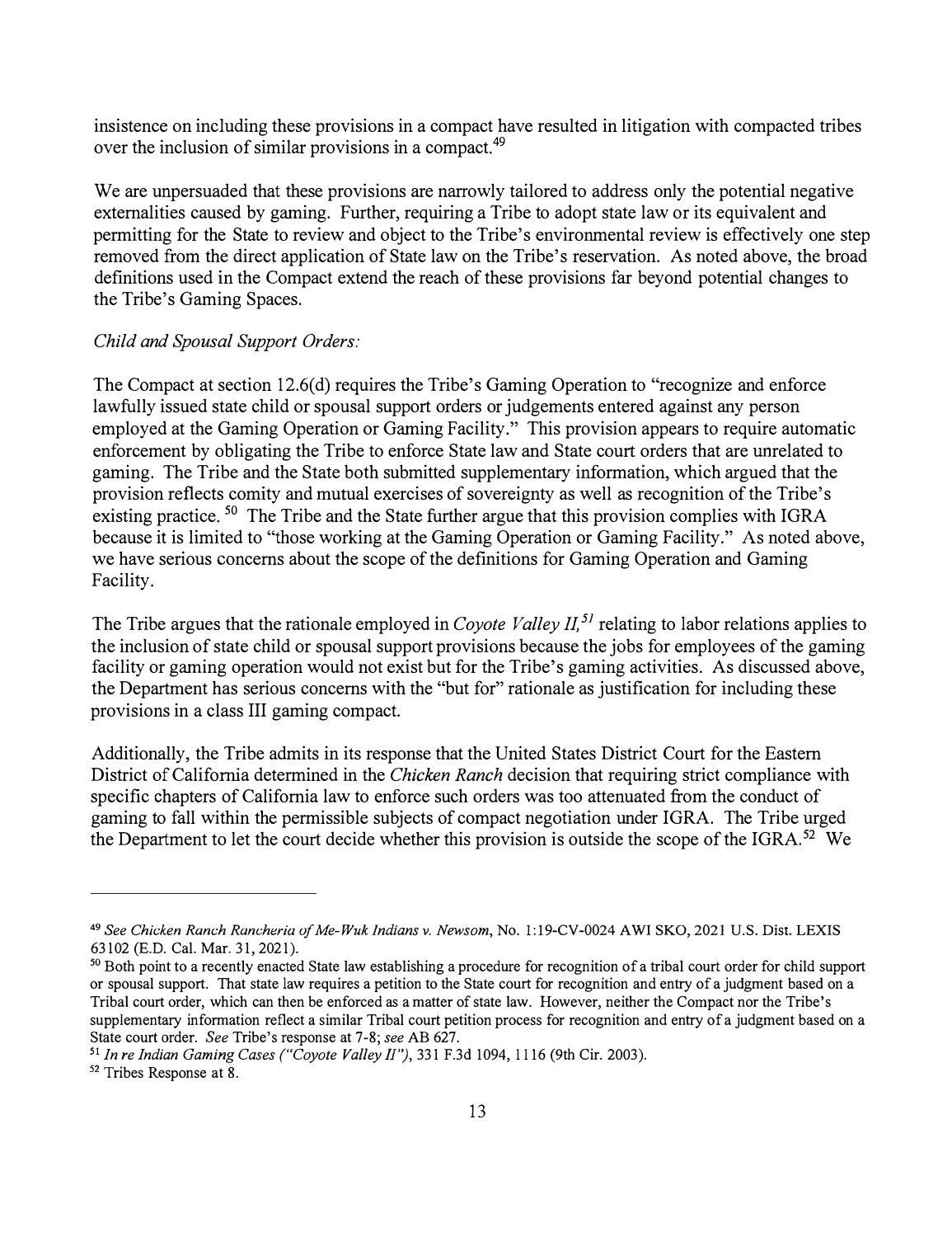decline the Tribe's invitation because it has become clear that the Department's past reluctance to disapprove these and similar provisions has been interpreted by the State as acquiescence. Under IGRA, Secretarial inaction on a compact is not acquiescence. Indeed, it is far from it because such compacts are "considered to have been approved by the Secretary, but only to the extent the compact is consistent with the provisions of [IGRA]."<sup>53</sup> Therefore, we conclude that Section 12.6(d) violates IGRA because it falls outside the permissible scope of subjects that may be included in a [compact.](https://compact.54)<sup>54</sup>

#### *Tobacco*

The Compact at section 12.2, regulates the Tribe's sales of tobacco, a topic that is well outside of the scope of IGRA's compact provisions. Section 12.2 in relevant part states: "[the Tribe] further agrees not to offer or sell tobacco products to anyone younger than the minimum age specified in state law to legally purchase tobacco products." This provision directly regulates the Tribe's sales of tobacco products. In 2004, the Department severed a·provision in the model Oklahoma gaming compact because it included [tobacco.](https://tobacco.55)<sup>55</sup> Similarly, in 2012, the Department disapproved a compact between the State of Massachusetts and the Mashpee Wampanoag Tribe because that compact included several topics outside the scope of IGRA's compact [provisions.](https://provisions.56)<sup>56</sup> In both cases the Department pointed to IGRA's text and legislative history as prohibiting states from using the IGRA compact process as subterfuge for imposing state jurisdiction on Tribes concerning issues not related to gaming.

The Tribe responded to our concerns on this issue by noting first the relevant section, Section 12.2, regulates the gaming environment by requiring the Tribe to maintain a non-smoking area and exhaust tobacco smoke from the Gaming Facility. The Tribe relies on the Department's prior approval of the *Second Amendment to the tribal-state compact for Class III gaming between the Confederated Tribes of the Colville Reservation and the State of Washington* in 2015 ("Colville [Amendment"\).](https://Amendment").57)<sup>57</sup> The relevant provisions in that amendment and the majority of Section 12.2 regulate the gaming environment. The Coville Amendment incentivized the Coville Tribe to offer a smoke free gaming facility. The majority of Section 12.2 similarly provides for a non-smoking section and reasonable

<sup>53</sup>25 U.S.C. *§* 2710 (d)(8)(C). <sup>54</sup>*See* Letter to the Honorable Mathew Wesaw, Chairperson, Pokagon Band of Potawatomi Indians from Bryan Newland, Principal Deputy Assistant Secretary-Indian Affairs (June 29, 2021) (finding that a provision requiring that the Tribe comply with state law by withholding child support payments from the winnings of non-tribal patrons is outside the scope of subjects that may be included in a compact under IGRA).

*<sup>55</sup>See, e.g.,* Letter to the Honorable Kenneth Blanchard, Governor Absentee Shawnee Tribe of Oklahoma, from the Principal Deputy Assistant Secretary - Indian Affairs, dated Dec. 17, 2004, approving the 2004 Oklahoma compact while severing Part 15D which related to the Tobacco Compact.

<sup>&</sup>lt;sup>56</sup> Letter to the Honorable Cedric Cromwell, Chairperson, Mashpee Wampanoag Tribe, from Kevin Washburn, Assistant Secretary- Indian Affairs, dated Oct. 12, 2012, disapproving the Tribe's 2012 compact.

<sup>&</sup>lt;sup>57</sup> The Tribe includes with its response a list of tribal-state gaming compacts in California that have been deemed approved and that contained similar tobacco provisions. The Tribe argues that because similar provisions appeared in other compacts, the Department approved those provisions. We disagree that the Department approved the provisions applying state law to the Tribes. A compact that is neither approved nor disapproved within 45 days of its receipt is "considered to have been approved by the Secretary, *but only to the extent the compact is consistent with the provisions of [JGRA]."* 25 U.S.C. *§* 2710(d)(8)(C) (emphasis added).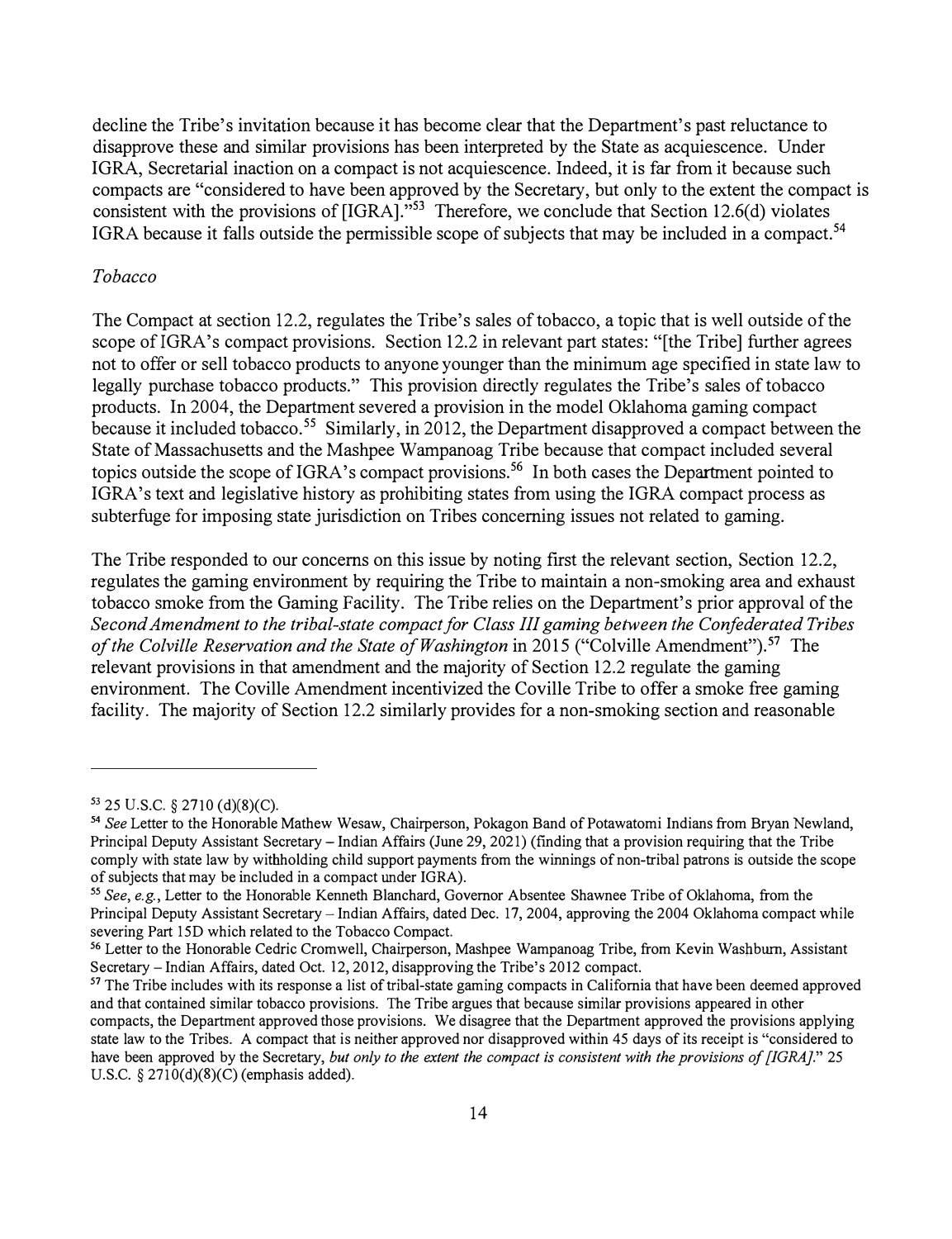steps to limit patrons' and employees' exposure to secondhand smoke. However, the last clause in Section 12.2 contains its fatal flaw. The Tribe and the State argued that provision is limited to the offering or sales of tobacco products within the Gaming Facility. We are unpersuaded that the relevant portion of Section 12.2 is so limited. The first portion of Section 12.2 mentions the Gaming Facility three times, in a way that directly ties the regulation of smoking to the Gaming Facility. However, the last clause prohibiting the sale of "tobacco products to anyone younger than the minimum age specified in state law to legally purchase tobacco products" is silent on where that prohibition applies. As a result, we construe that provision as applying to any Tribally owned business that sells tobacco.

The Tribe also argued that the regulation of the sales of tobacco products is necessary for the regulation of gaming because the regulated activities (tobacco sales) directly relate to the gaming operation. The Tribe relies on a combination of the Colville Amendment and studies showing a positive correlation between tobacco use and problem gambling. This argument underscores the Department's concern with provisions that are outside of IGRA's permissible subjects of compact negotiation.

The Tribe further seeks to distinguish the Department's disapproval in *Mashpee* by arguing that the tribal tobacco industry cannot be equated to tribal hunting and fishing rights. We disagree. The tribal right to grow tobacco is similar to the rights to hunt, fish, and gather.

The State responded to our concerns on this issue by noting that "Federal law presently prohibits retailers from selling tobacco products to anyone under 21 years of age. 21 U.S.C. § 387f(d). Thus, under federal law, the Tribe is not authorized to sell tobacco products to anyone under the age of 21. Similarly, state law establishes a minimum age of 21 to legally purchase tobacco products." The fact that state law is consistent with Federal law does not change the fact that Section 12.2 of the compact applies state law onto the Tribe's sales of tobacco products. The State often leads the Nation in adopting more stringent standards for health and safety and may act to further restrict or prohibit the sale of tobacco as a matter of state law. Under IGRA, it is not permissible for tribal-state compacts to provide for state regulation of tobacco sales. Further, the general regulation of tobacco sales is well beyond the permitted scope of a class III gaming compact. Therefore, this clear violation of IGRA must be disapproved.

### *Other Concerns*

In addition to the violations of IGRA discussed above, we have concerns with other provisions as well. Section 12.5 and Appendix F-2 requires the Tribe to adopt a tort claim ordinance which covers tort claims "arising out of, connected with, or relating to the operation of the Gaming Operation, the Gaming Facility, or the Gaming Activity." We are highly concerned with the State requiring the Tribe to adopt a tort claim ordinance that could be interpreted to apply to more than just activity directly related to gaming.